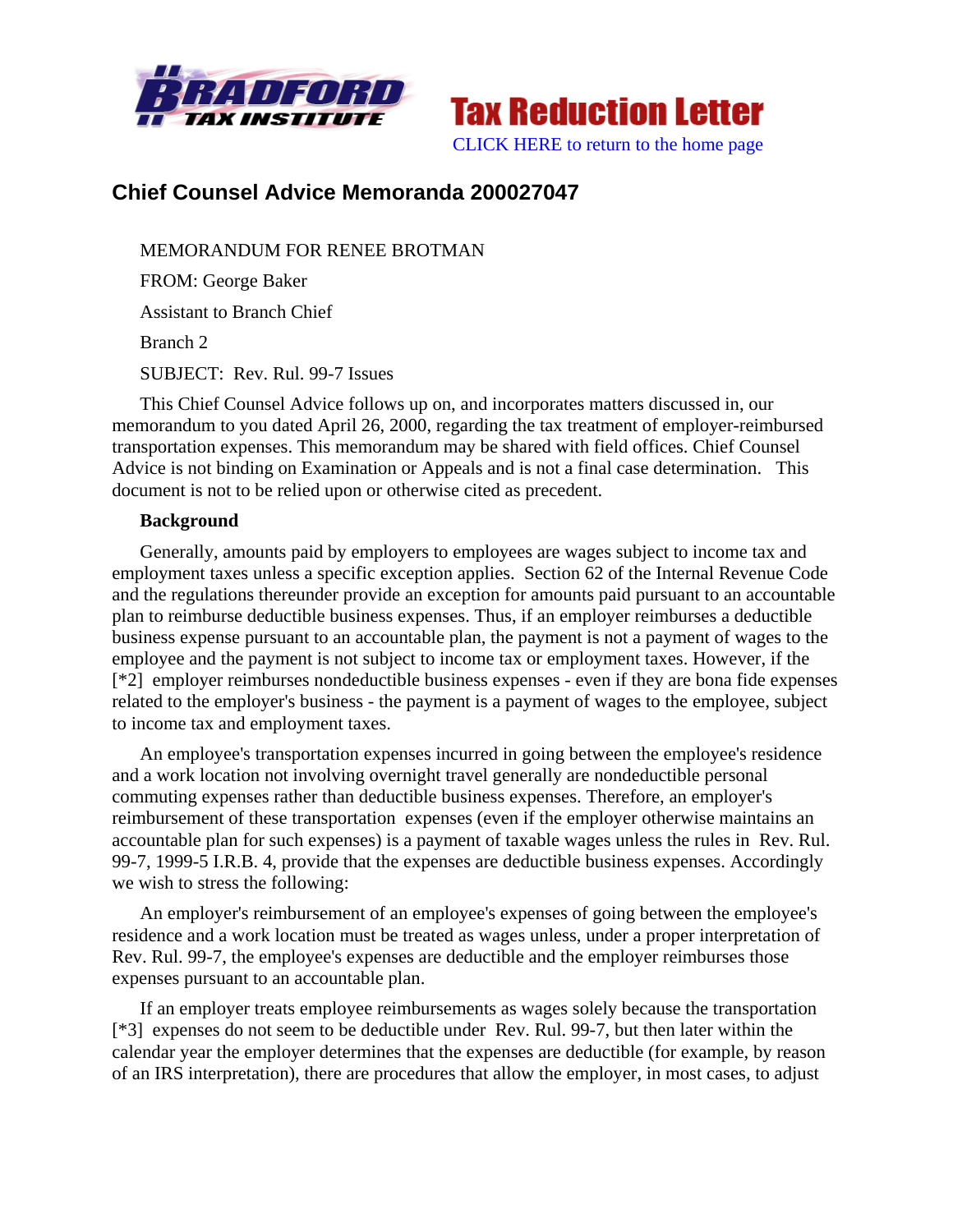the income tax withholding and FICA withholding to account for the change in treatment of the reimbursements.

In our discussions with you, we have assumed that your questions relate only to employees who have a regular work location away from the residence (such as an office of the employer where the employee regularly works and not merely an assigned "post of duty"). In that case, the pertinent rule in Rev. Rul. 99-7 is holding 2, which states:

If a taxpayer has one or more regular work locations away from the taxpayer's residence, the taxpayer may deduct daily transportation expenses incurred in going between the taxpayer's residence and a *temporary* work location in the same trade or business, regardless of the distance.

Generally a regular work location is a location at which the taxpayer works or performs services on a regular basis. A taxpayer may be considered as working or performing services on a regular [\*4] basis whether or not the taxpayer works or performs services at that location every week or on a set schedule. See Rev. Rul. 90-23, 1990-1 C.B. 28 (obsoleted on other grounds by Rev. Rul. 99-7). Rev. Rul. 90-23 provides as an example that daily transportation expenses incurred by a doctor in going between the doctor's residence and one or more offices, clinics, or hospitals at which the doctor works or performs services on a regular basis are nondeductible commuting expenses.

On the other hand, a temporary work location is a location at which the taxpayer works or performs services on a temporary basis. Rev. Rul. 99-7 provides a 1-year standard for determining whether employment with respect to any particular work location is temporary rather than regular:

. If employment at a work location is realistically expected to last (and does in fact last) for 1 year or less, the employment is temporary in the absence of facts and circumstances indicating otherwise.

. If employment at a work location is realistically expected to last for more than 1 year or there is no realistic expectation that the employment will last for 1 year or less, the employment is not temporary, regardless of whether [\*5] it actually exceeds 1 year.

. If employment at a work location initially is realistically expected to last for 1 year or less, but at some later date the employment is realistically expected to exceed 1 year, that employment will be treated as temporary (in the absence of facts and circumstances indicating otherwise) until the date that the taxpayer's realistic expectation changes, and will be treated as not temporary after that date.

Determining whether employment at a particular work location is temporary or regular depends on applying the rules set forth above to the facts and circumstances of that employment.

Following is a discussion of certain issues that arise in analyzing Rev. Rul. 99-7.

## **Overnight Travel v. Daily Trips**

 Rev. Rul. 99-7 deals only with "daily" transportation expenses - that is, transportation expenses incurred by an employee in going from the residence to a work location, and back to the residence, within a day; it does **not** deal with **overnight** travel expenses. The tax treatment of overnight travel expenses is governed by Rev. Rul. 93-86, 1993-2 C.B. 71, and involves an analysis of the employee's "tax home." One of the aspects of the analysis under Rev. Rul. 93-86 [\*6] is whether the employment away from home is in a "single location." The "single location" inquiry has no bearing on the 1-year limitation in Rev. Rul. 99-7.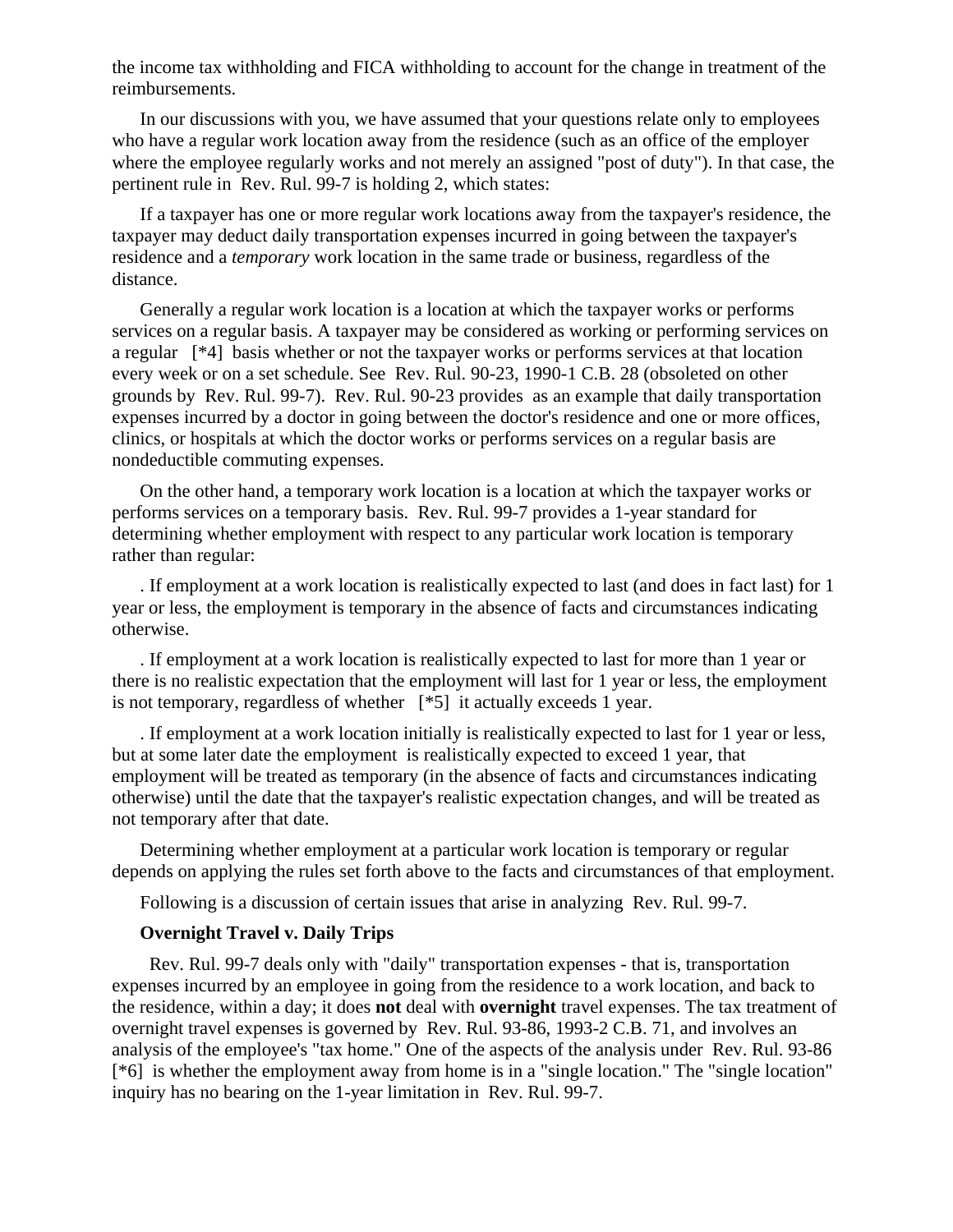. Example 1: Employee Red works in both City A and City B, which are 250 miles apart, on an ongoing basis. He works in City A from Monday through Wednesday, and then he goes to City B to work on Thursday and Friday. When in City B, Employee Red rents a hotel room and incurs meal expenses. Employee Red's employer reimburses the expenses related to the travel to City B under an accountable plan.

The tax treatment of Employee Red's automobile, lodging, and meal expense reimbursements depends on where his "tax home" is located. This determination is governed by Rev. Rul. 93-86 rather than Rev. Rul. 99-7.

. Example 2: Employee Black works for her employer as a manager at 4 different project sites (each of which is expected to last 18 months). She spends approximately 1 workday each week at each of the sites, and goes to the employer's office 1 workday each week to attend meetings, file reports, and perform miscellaneous work-related activities. Her employer reimburses her automobile expenses incurred between her residence and the project [\*7] sites.

Employee Black's employment at each of the worksites is regular and not temporary, as employment at each of the worksites is realistically expected to last for more than 1 year. Although there are multiple locations involved rather than a single location, the "single location" rule only applies in applying the 1-year limitation in the overnight travel context. Accordingly, her transportation expenses between the worksites and her residence are nondeductible commuting expenses, and the reimbursements of these expenses are taxable wages.

## **Worksite-to-Worksite Trips and Flexiplace**

 Rev. Rul. 99-7 does not alter the general rule that the costs of going between one business location and another business location are deductible business expenses. This rule applies regardless of whether either of the work locations is a temporary work location. Thus, reimbursements for trips by an employee between work locations away from the employee's residence continue to be nontaxable.

However, this general rule does not apply where one of the business locations is the employee's residence. The applicable rule in that case is stated in holding (3) of Rev. Rul. 99-7, which requires that an office-in-the-home [\*8] meet the "principal place of business" criteria under  $\S 280A(c)(1)(A)$  and that the trip be to a work location in the same trade or business as that of the office-in-the-home.

Whether an office-in-the-home meets the requirements of  $\S 280A(c)(1)(A)$  depends on the particular facts, and the IRS has not published general guidance on this issue with respect to traditional "flexiplace" arrangements. We note, however, that an employee's office-in-the-home expenses are not deductible under  $\S$  280A(c)(1)(A) unless the office is the employee's principal place of business, is used regularly and exclusively, and is for the convenience of the employer. This is inherently a factual determination.

If an employee maintains an office-in-the-home that does not meet the requirements of §  $280A(c)(1)(A)$ , then trips between the residence and other work locations are nondeductible commuting expenses unless the temporary work location rules in Rev. Rul. 99-7 apply.

. Example 3: Employee Blue's employer allows her to work at her residence, but she goes into the employer's office every Monday to attend meetings, file reports, receive assignments, and perform other miscellaneous work-related activities. Her work [\*9] requires her to make occasional in-person calls on clients. Her employer does not require her to maintain a part of her residence for regular and exclusive use as a "home office," and the employer maintains a policy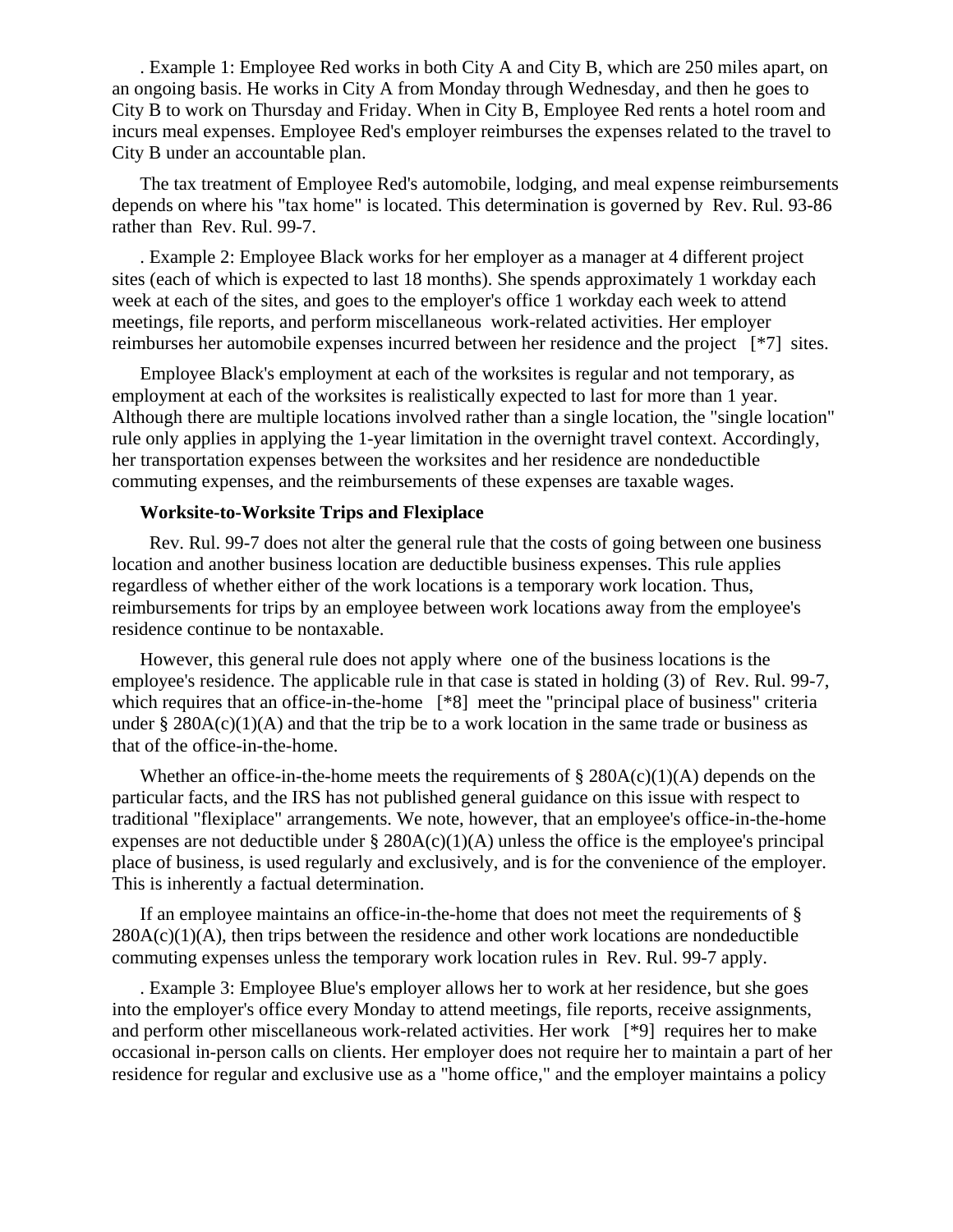that an employee's principal duty station is at the employer's office. The employer reimburses all of her work-related automobile expenses under an otherwise accountable plan.

For trips between a client's location and the employer's office, the expenses are deductible under the general worksite-to-worksite rule, and the reimbursements are not taxable wages. However, because the employer does not treat Employee Blue's residence as meeting the standards under  $\S$  280A(c)(1)(A):

. reimbursements for trips between her residence and a client's location are taxable wages unless the client's location is a temporary work location, and

. reimbursements for trips between the residence and the employer's office are taxable wages.

#### **Location of Employment v. Nature of Assignment**

Questions have been raised concerning whether the nature of an employee's duties with respect to an assignment has any effect on the taxability issue. Generally the nature of the duties is irrelevant; the focus in [\*10] Rev. Rul. 99-7 is on the taxpayer's "employment at a work location" - that is, the taxpayer's physical presence performing services at a particular location. An employee's job classification is irrelevant in determining whether the employee is performing services at a location for a temporary period.

. Example 4: Employee Yellow is assigned to provide assistance on a large-scale project that is expected to last for 18 months. Employee Yellow plans to spend 2 months at his regular office doing preliminary research and preparation, followed by 10 months at one "on site" work location and then 4 months at a second "on site" work location.

Although the project is expected to last for 18 months, and although Employee Yellow's "on site" visits are expected to last for 16 months, the "clock" on the 1-year limitation does not start ticking until he commences employment at a particular location. Because the employment at the each of the "on site" work locations is expected to last (and does in fact last) for 1 year or less, the employment at each of the sites is temporary.

#### **Metropolitan Area**

Questions have arisen about whether there is a special rule for non-overnight assignments to work locations [\*11] outside of the metropolitan area in which the employee lives and normally works.

The general rule is that the expenses of trips between an individual's residence and a work location are nondeductible commuting expenses, regardless of the distance, unless otherwise provided. The exceptions provided in holdings 1 and 2 of Rev. Rul. 99-7 refer specifically to trips only to **temporary** work locations. Accordingly, reimbursements of expenses of trips between an employee's residence and any **nontemporary** work location are wages includible in income, **regardless of the distance**.

The issue of "outside the metropolitan area" work locations arises in holding 1 of Rev. Rul. 99-7, which provides a less generous rule than that in holding 2. Holding 1 reflects the longstanding IRS position that, for a taxpayer who has no regular work location (and works only at temporary worksites), transportation expenses with respect to temporary work locations are nondeductible commuting expenses except for those temporary work locations that are located outside the metropolitan area where the individual lives and normally works. See Aldea v. Commissioner, T.C.M. 2000-136. On the other hand, under holding 2, transportation [\*12] expenses to**any** temporary work location, regardless of the distance, are deductible business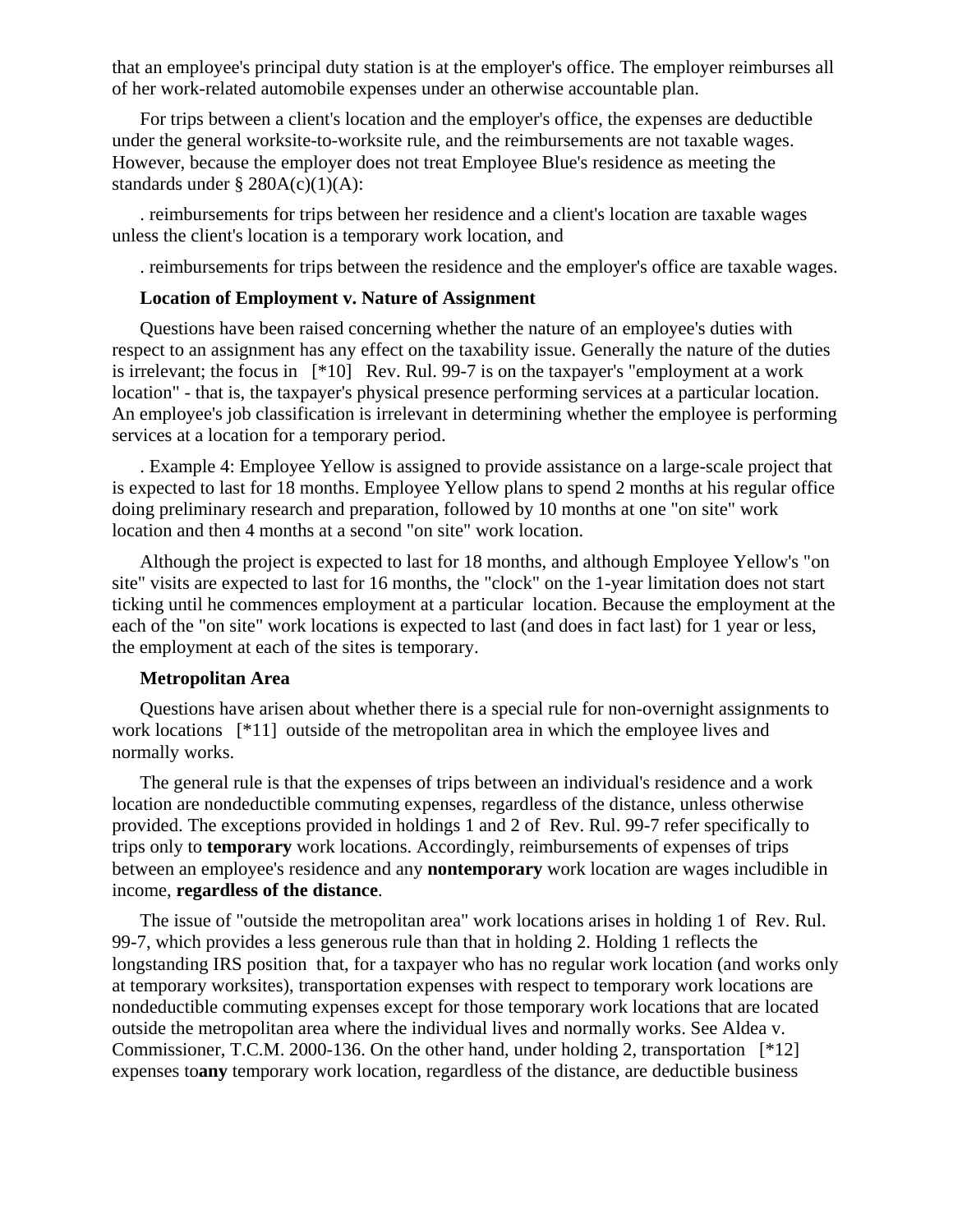expenses for a taxpayer with one or more regular work locations (which we have assumed to be the case for purposes of this discussion).

. Example 5: Employee Green is assigned to a 2-year project working "on site" at a client's office that is outside of the metropolitan area in which Employee Green's regular office and residence are located. It is expected that Employee Green will use her automobile for daily round-trip transportation between her residence and the client's office when she works "on site," and she is also expected to report to her regular office periodically during the assignment for meetings, to file reports, and to perform other work-related tasks.

Employment at the client's office is not temporary, as it is realistically expected to last for more than 1 year. Accordingly, any employer reimbursements of these expenses are taxable wages. The fact that the assignment is outside of the metropolitan area in which she lives and normally works is irrelevant.

## **Realistic Expectation**

 Rev. Rul. 99-7 provides that if work is realistically expected to be temporary, but at some later date [\*13] the employment is realistically expected to exceed 1 year, the employment must be treated as not temporary at the point the expectation changes.

. Example 6: Employee Gray is assigned to work on a project at a client's office. Employee Gray is expected to work for 10 months at the site. In the 6th month, Employee Gray's term is extended by 8 months (for a total of 18 months).

For Employee Gray, the site is considered a temporary work location until the point at which the expectation changes (during the 6th month), but it is a nontemporary work location after that point.

#### **Breaks in Service and Infrequent Trips**

You have asked about the effect a break in service at a particular location will have on determining whether employment at the location is temporary. The issue arises when an employee is instructed to work at a certain client's office for a specified period, then work at another site, and then work again at the client's office for another specified period (whether unexpected or planned at the outset). The question is whether the break in service at the particular location is so significant that employment at the location should be treated as 2 separate periods of employment rather [\*14] than 1 continuous period of employment.

Because of the highly individual nature of the factual inquiry involved, the IRS has not issued general guidance in this area. It is clear, however, that a short break of 2 or 3 weeks is inconsequential in this regard, but that a break of more than 1 year is significant.

. Example 7: Employee Orange is given a 6-month assignment on a long-term project, and, more than a year after completing the 6-month assignment, he is unexpectedly reassigned to the project for a 7-month period.

Since the initial 6-month assignment is realistically expected to last for 1 year or less, the employee's employment with respect to that phase of the project is temporary. Employee Orange's expenses of going between his residence and this location are deductible business expenses.

A break exceeding 1 year is clearly significant enough to "restart the clock" when Employee Orange begins the 7-month reassignment. Employee Orange's expenses of going between his residence and this location are deductible business expenses since the reassignment is realistically expected to last for 1 year or less.